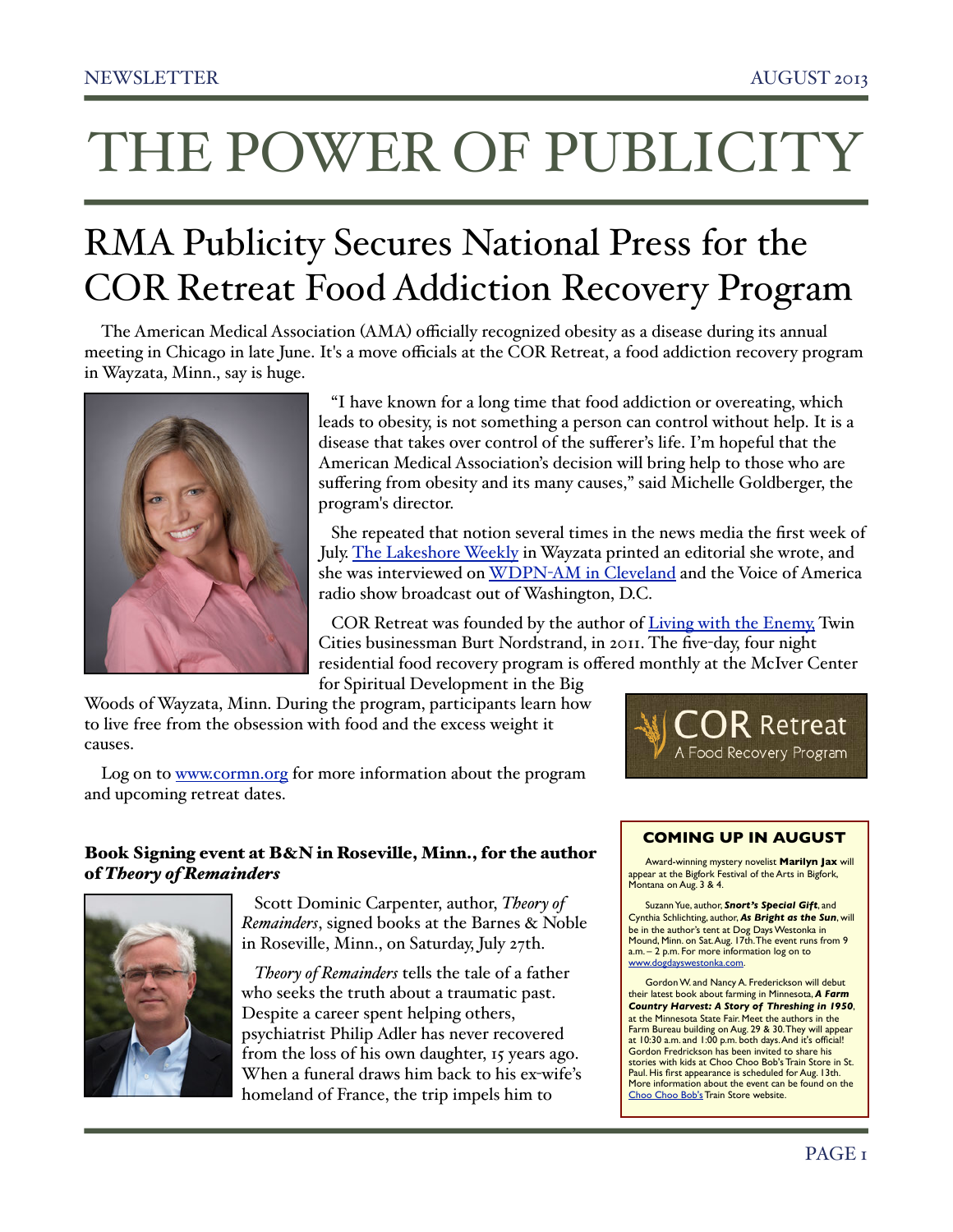## NEWSLETTER AUGUST 2013

confront the past in a final search for answers, closure, and his daughter's body.

 The book has received the coveted "Kirkus Star" from leading trade reviewer Kirkus. Calling the novel "complex and ingenious," the review describes how Carpenter "weaves together the consequences of a horrific trauma and the thirst for both vengeance and acceptance with explorations of the human mind, family dynamics and the complexities of language... All in all, fully realized characters, a remarkable fluency of language, wit, and an extensive comprehension of French culture and history make this literary novel a stellar achievement."

*Theory of Remainders* has also received several favorable reviews from papers throughout the Midwest. The [St. Paul Pioneer Press](http://www.twincities.com/entertainment/ci_23503989/minnesota-author-would-like-have-word-you) calls the book "a compelling debut novel...a fastpaced, well-written story that is a perfect summer read for thinking people."

The [Winona Post](http://www.winonapost.com/stock/functions/VDG_Pub/detail.php?choice=53209&home_page&archives) says the novel is "a thoughtful, gentle book about death and renewal that will also entertain the reader through a beautiful sunny weekend on the deck."

The [Grand Rapids Herald](http://www.grandrapidsmn.com/grand_people/article_fc7f1b84-bf36-11e2-8416-001a4bcf887a.html) Review calls the book "a wonderful read that is expertly written," and the Midwest Independent Book Sellers Association named the title a Midwest Connections Pick for June and July. More information can be found at [www.sdcarpenter.com.](http://www.sdcarpenter.com/theoryofremainders.html)



## Author of *The Last Lightning* Signed Books at B&N Store in Apple Valley, Minn. in July



 Mystery author Craig MacIntosh signed books at the **B&N Bookstore in Apple** [Valley, Minn.,](http://store-locator.barnesandnoble.com/event/4467213) on Sat., July 13th.

 *The Last Lightning*, set in Papua New Guinea, is the story of an ill-fated P-38 lost during the War that has become the focus of a modern-day recovery effort; but the recovery effort is more than meets the eye. The story is fiction, but based on the reallife MIA hunters who continue to bring missing servicemen home to this day.

In June, the author led a discussion at the Richard I. Bong Veterans Historical Center in Superior, Wisc.



RMA Publicity secured a preview article about that event in the **Superior Telegram** newspaper. The event was also mentioned in the [Lake Superior Magazine,](http://www.lakesuperior.com/events/%22the-last-lightning%22-with-author-craig-macintosh/) and by the [Duluth Convention and Visitor's Bureau.](http://visitduluth.com/events/calendar.php?month=6&year=2013) MacIntosh says the publicity drew a pretty good crowd.

## The On River Time Charity Gets Attention from National Media

In early July, RMA Publicity secured several news stories about the On River Time charity's annual fly-fishing event in Idaho. Stories appeared on KPVI-[TV in Idaho Falls,](http://www.kpvi.com/content/news/local/story/Fly-Fishing-Helps-Child-Abuse-Victims-Cope/pF3DW3O90Uu6hao7KLOBQw.cspx) the Teton Home and Living magazine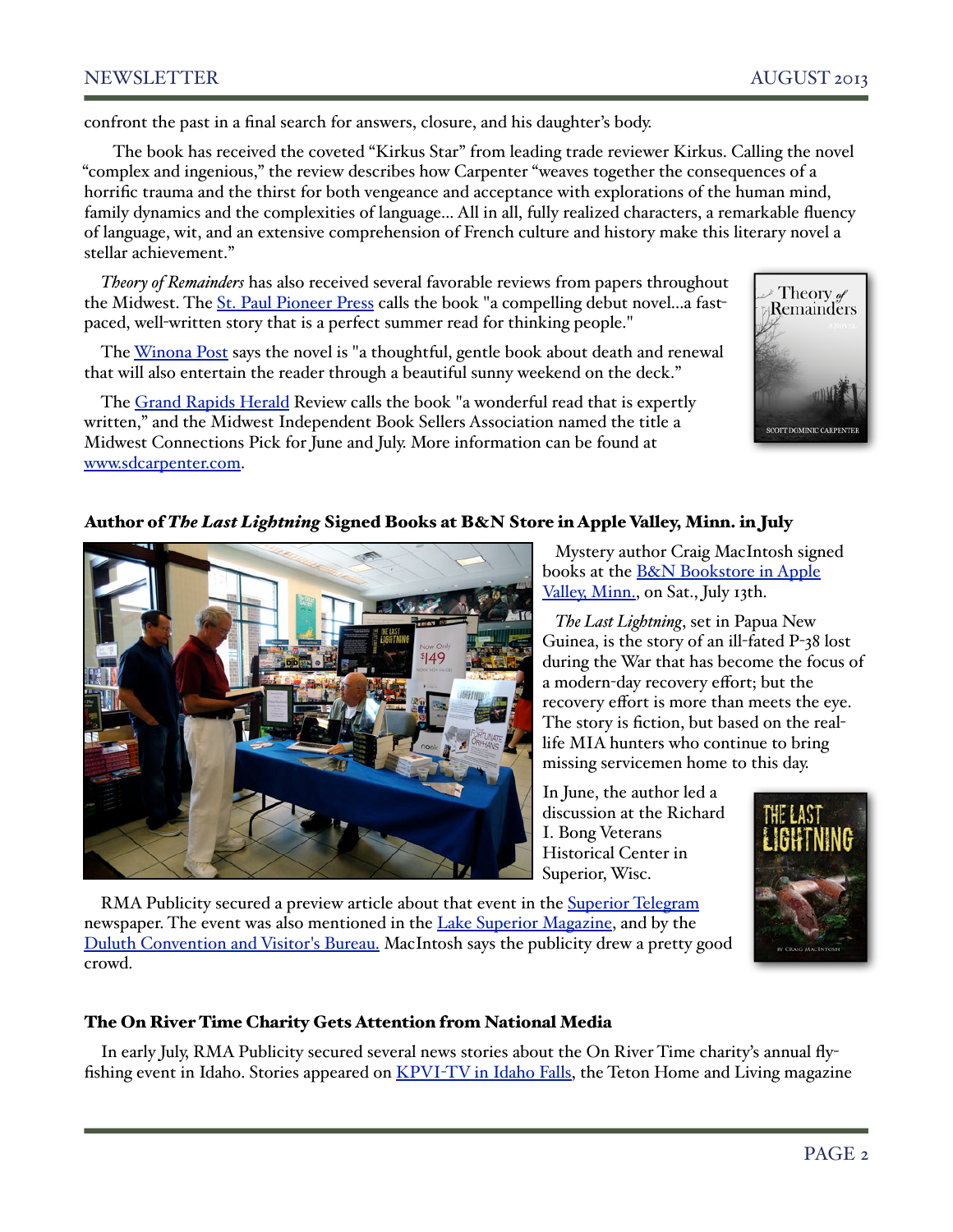## NEWSLETTER AUGUST 2013



in Idaho and on radio stations in both Jackson Hole, Wyo., and Birmingham, Ala., where the charity is based.

On River Time is a non-profit run by Steven Davis, author of the soon to be published novel, *Picking Butter Beans*. The charity offers children who have been abused or neglected a chance to have an incredible adventure in a safe and fun environment.

## ALSO IN JULY ...



 Adam Shepard, author, *One Year Lived*, shared his story with radio listeners in St. Louis, Mo., during an appearance on KMOX-AM on July 13th.

 Jo Ann Deveny, author, *When Bluebirds Fly:* 

*Losing a Child, Living with Hope*, signed books at Howard Street Booksellers in Howard Lake, Minn., on July 20th.



## MEDIA OPPORTUNITIES

If your book is relatable to any of the following events observed in August or September, let us know! RMA Publicity may be able to help you secure publicity in the print, broadcast and/or online media for your book.

## **August is...**

American Adventures Month Black Business Month Children's Eye Health and Safety Month Children's Vision and Learning Month Get Ready for Kindergarten Month Happiness Happens Month National Immunization Awareness Month What Will Be Your Legacy Month

## **Specific dates observed in August...**

National Minority Donor Awareness Day – Aug. 1 Assistance Dog Week – Aug. 4-10 National Exercise with Your Child Week – Aug. 4-10 National Bargain Hunting Week – Aug. 5-11 Happiness Happens Day – Aug. 8 Poet's Day – Aug. 21 Be an Angel Day – Aug. 22 Be Kind to Humankind week – Aug. 25-31 National Dog Day – Aug. 26

Marilyn Jax, author, *Sapphire Trails*, *Road to Omalos* and *The Find*, was interviewed on KGBA Radio in Missoula, Mont. on July 31st.



#### **September is...**

Baby Safety Month Backpack Safety America Month Childhood Cancer Awareness Month College Savings Month Happy Cat Month International Self-Awareness Month International Strategic Thinking Month National Childhood Obesity Awareness Month National Recovery Month National Skin Care Awareness Month Healthy Aging Month

#### **Specific dates observed in August...**

National Assisted Living Week – Sept. 8-14 National Suicide Prevention Week – Sept. 8 – 14 National Grandparents Day – Sept. 8 National Day of Remembrance – Sept. 11 Build a Better Image Week – Sept. 15-21 National Rehabilitation Celebration – Sept. 15-21 National POW/MIA Recognition Day – Sept. 20 National Keep Kids Creative Week – Sept. 22-28

\* Source: 2013 Chase's Calendar of Events